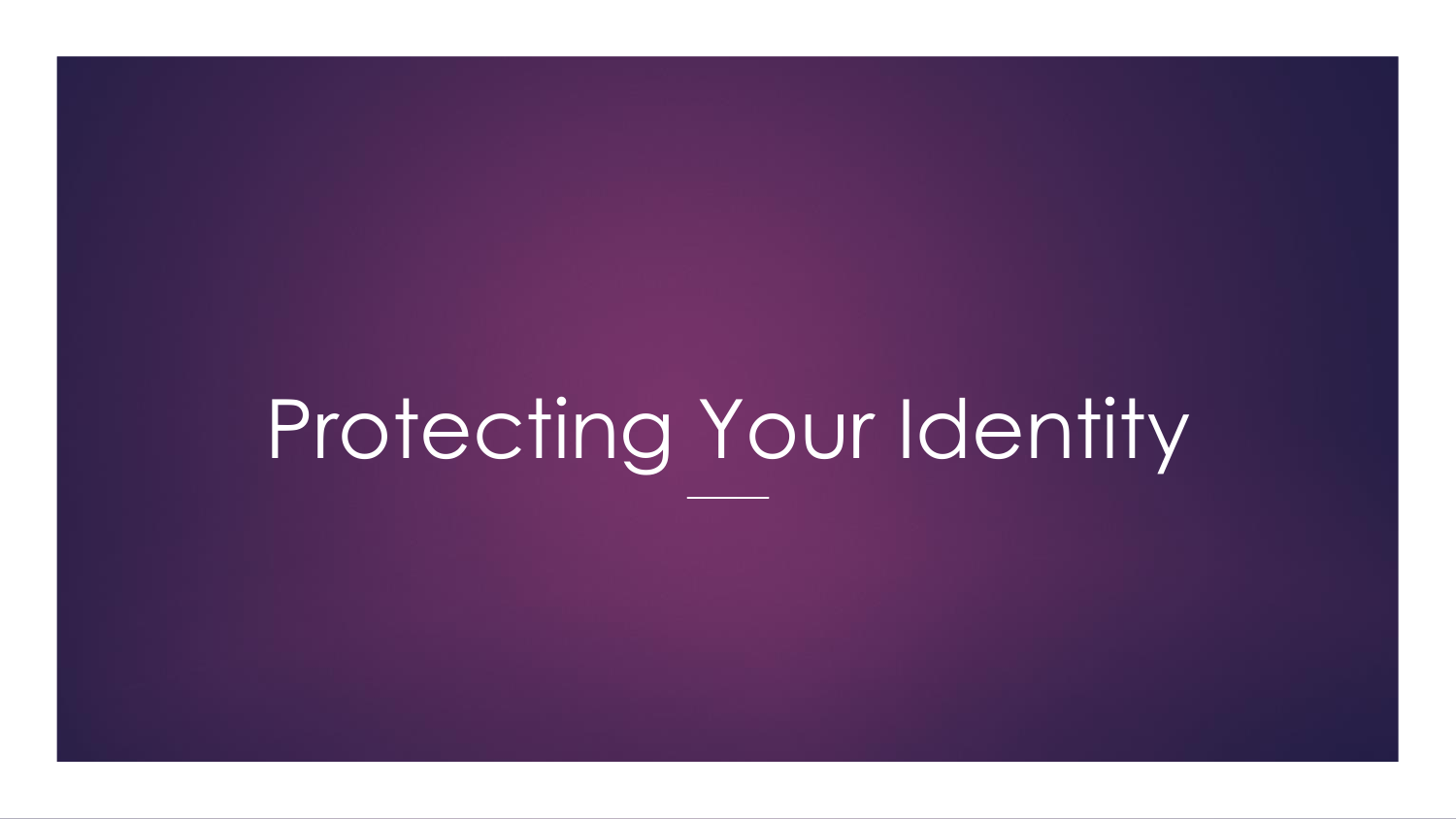## What is Identity Theft?

- **Identity Theft: when** private information is stolen and used without permission
- **Identity Thieves:** the illegal acquisition and use of a person's private information

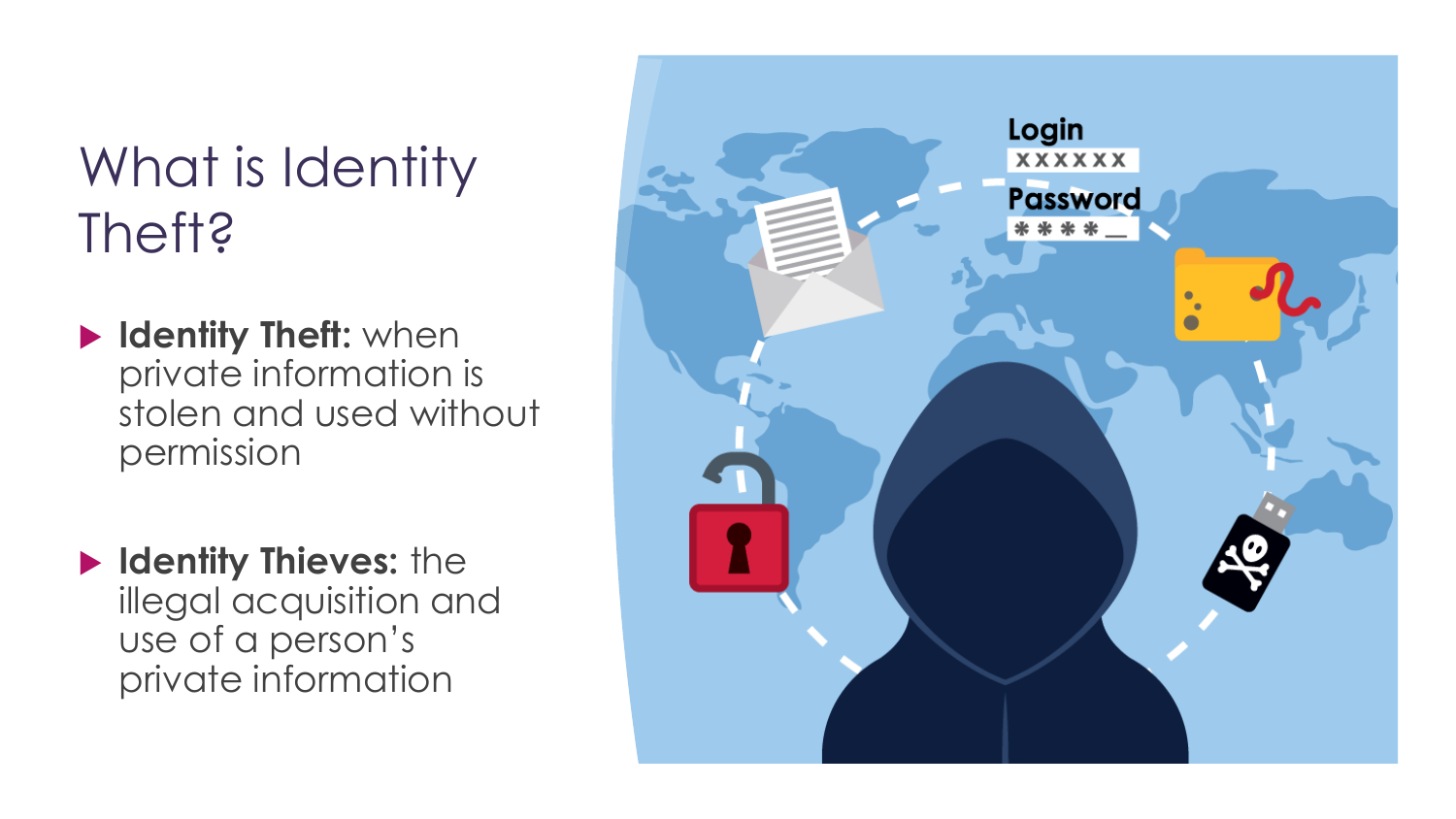## How Identity Theft is Accomplished

## Phone Calls

Phishing

## Public Computers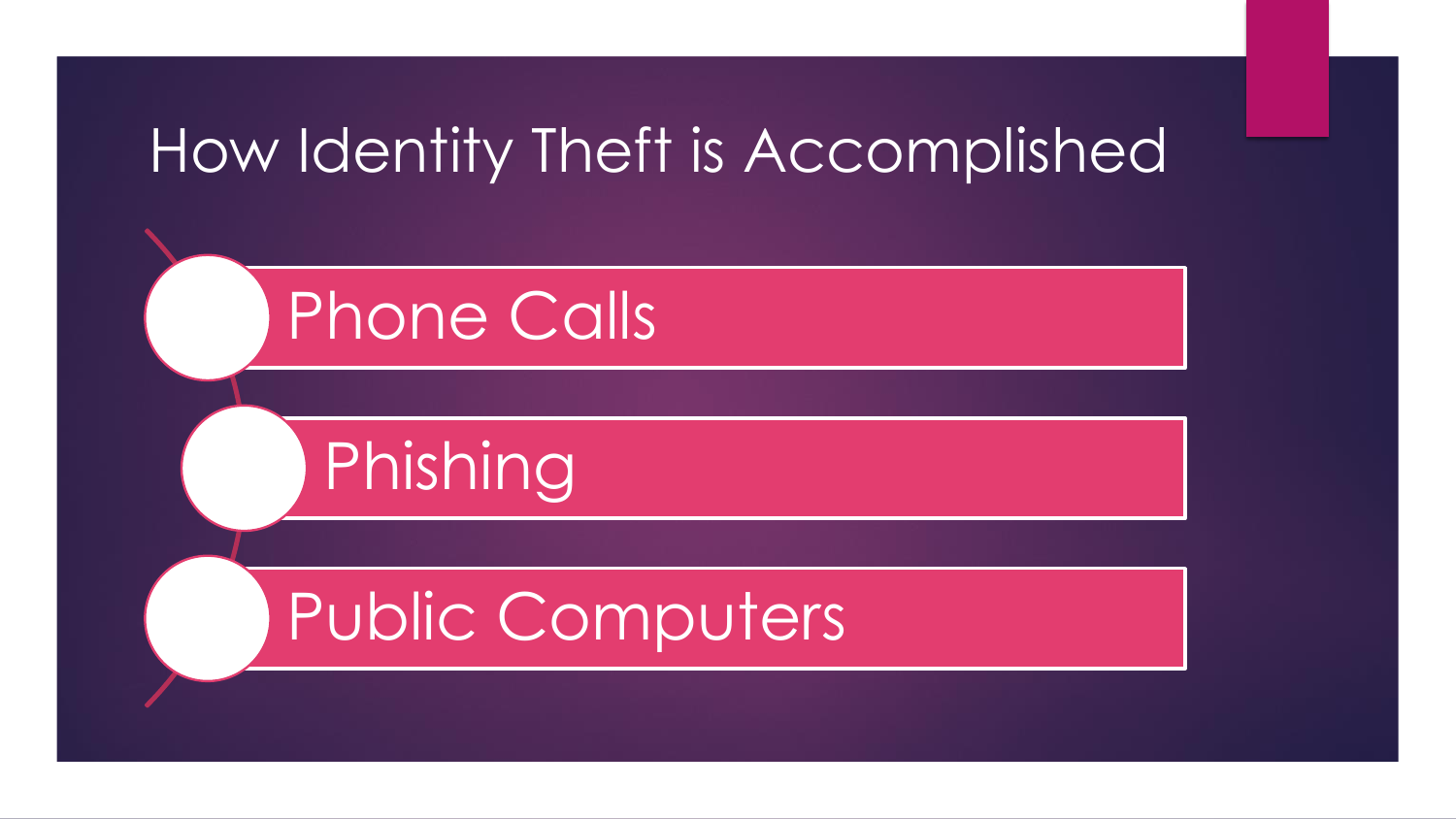## Ways stolen information is used:

|   | Access your bank account                               |
|---|--------------------------------------------------------|
|   | Take out a loan in your name                           |
| 3 | Open credit cards or utility accounts in your name     |
|   | Seek medical assistance using your name                |
|   | Hijack your email account to send unsolicited messages |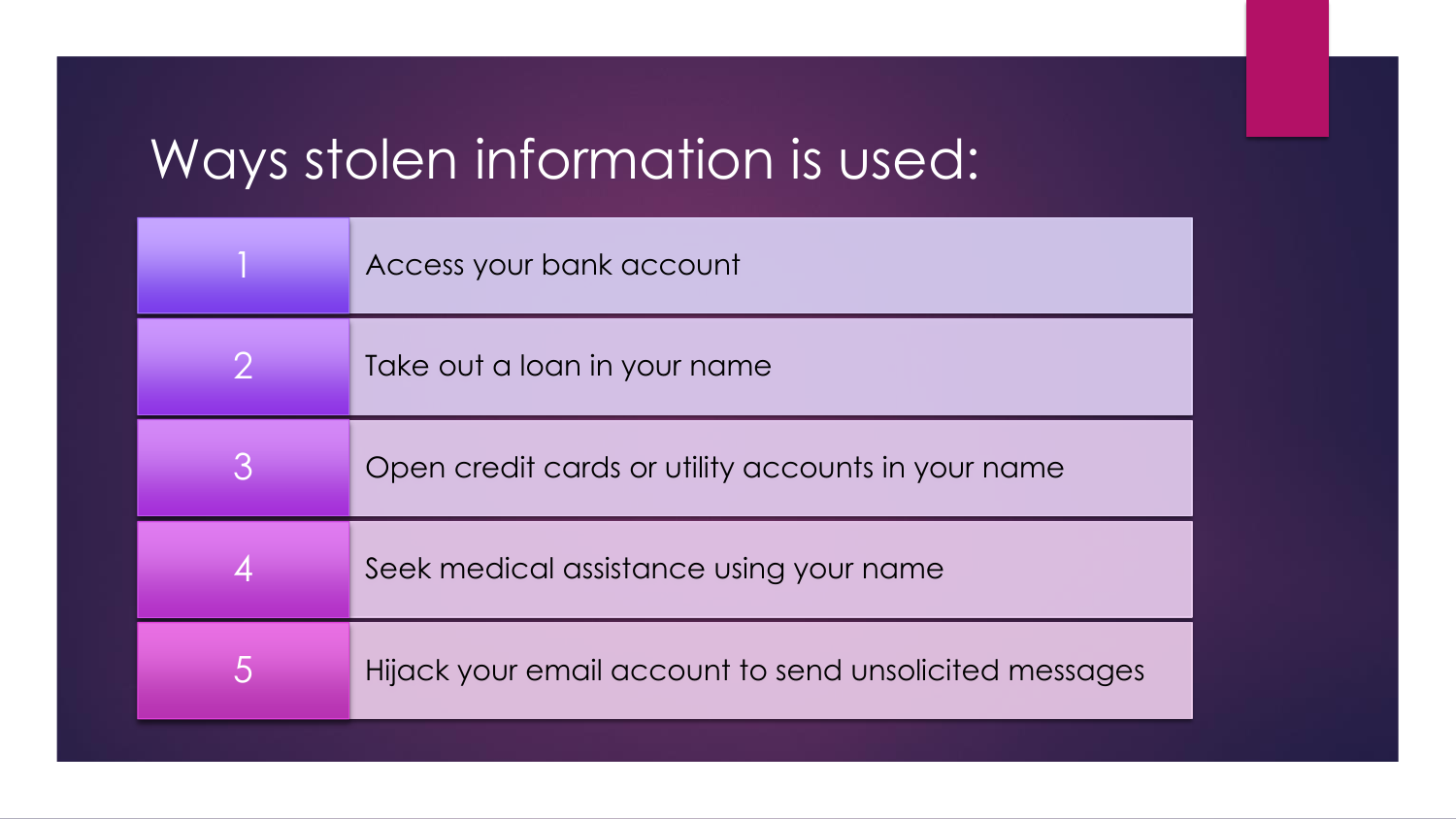## Private Information

**Information that could identify who you are**

- 1. Full name
- 2. Social Security number
- 3. Birth date
- 4. Address
- 5. Phone number
- 6. Account passwords
- 7. Credit card numbers
- 8. Any private information belong to parents or guardians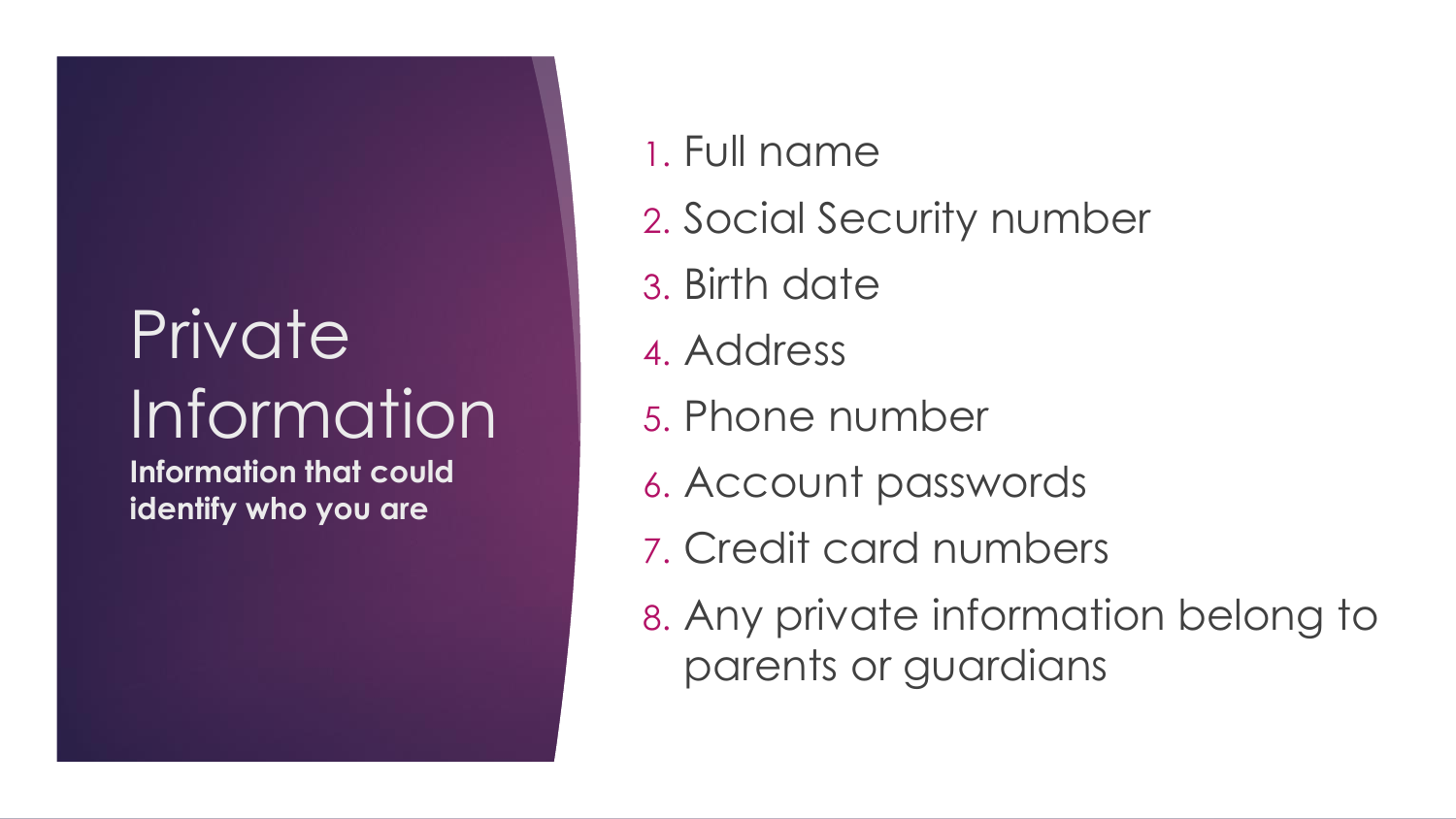## Personal Information

Doesn't necessarily identify who you are even though the information is personal to you

- 1. Favorite sports
- 2. Favorite music
- 3. Opinions on movies
- 4. Advice on a topic
- 5. Favorite book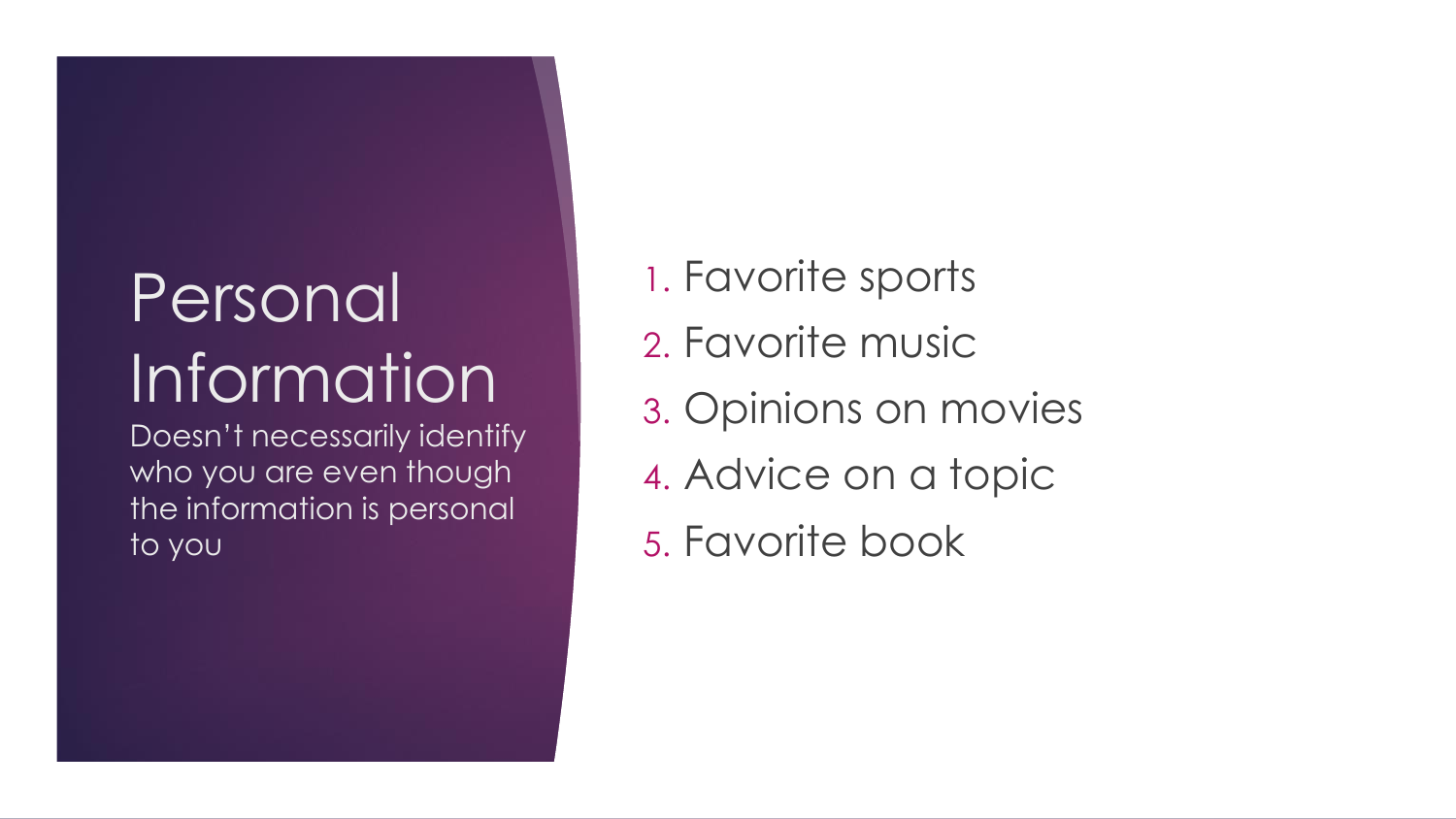#### When to share Private Information

- Ask why the information is needed and how it will be used
	- Required by law to disclose if it is optional for you to share your private data
		- What the data will be used for
		- What law requires you to share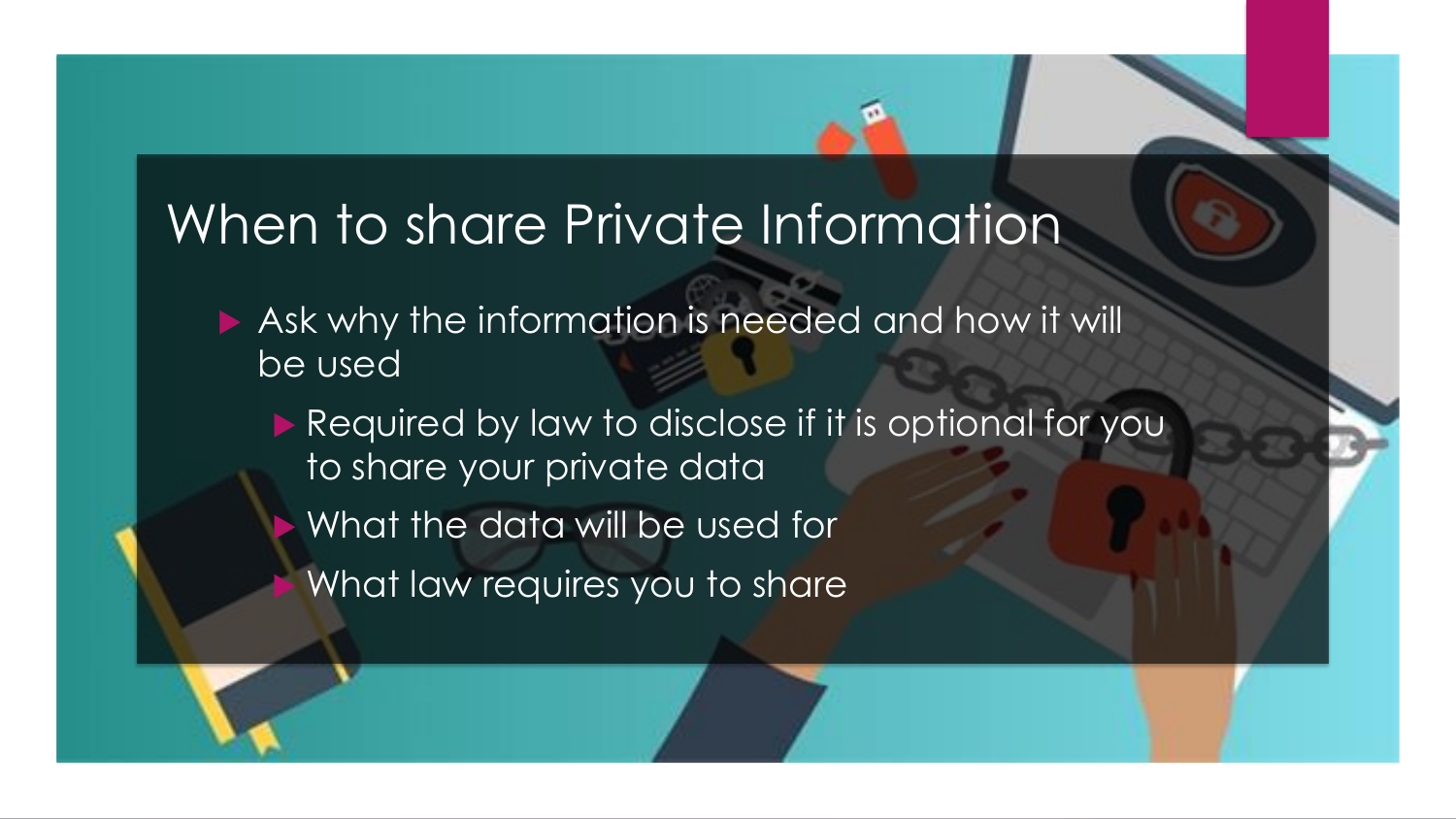## Identity **Protection** Tips

Create strong passwords

Never give anyone your passwords

Do not share private information

- Be careful what information you share on **Tim** social networks
- $\Box$ Monitor your online accounts frequently



8

Always log out of your private accounts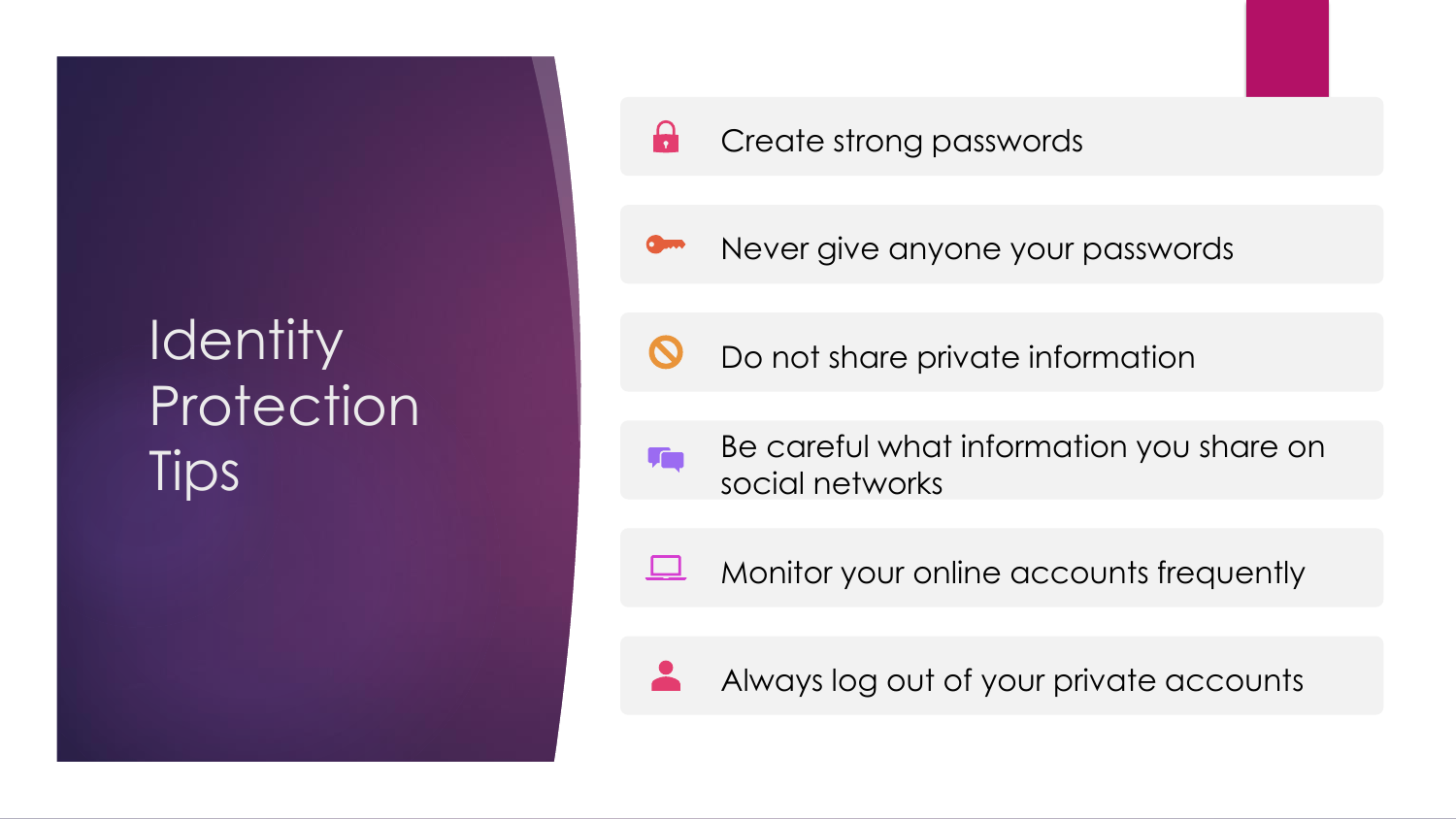# **PASSWORDS:** LIKE LOCKS THAT KEEP OUR PRIVATE INFORMATION SAFE.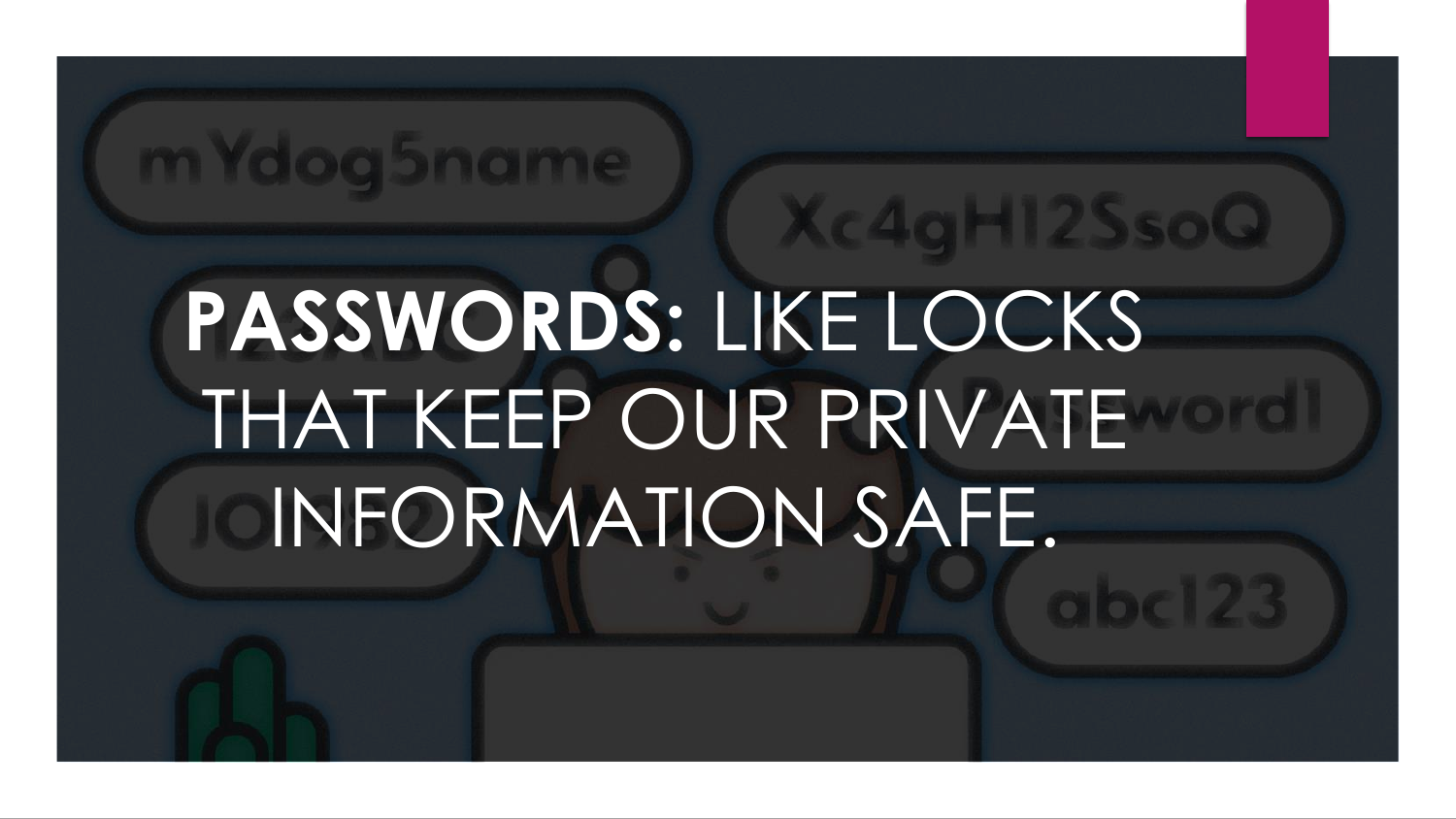#### Strong Passwords

- 1. No self-identifying facts
- 2. Avoid using obvious facts about yourself
- 3. At least eight characters
- 4. Include numbers, symbols and letters
- 5. Change your passwords every few months
- 6. Create passwords that you will remember
- 7. Don't enter your passwords into your phone
- 8. Don't type your passwords in a public place